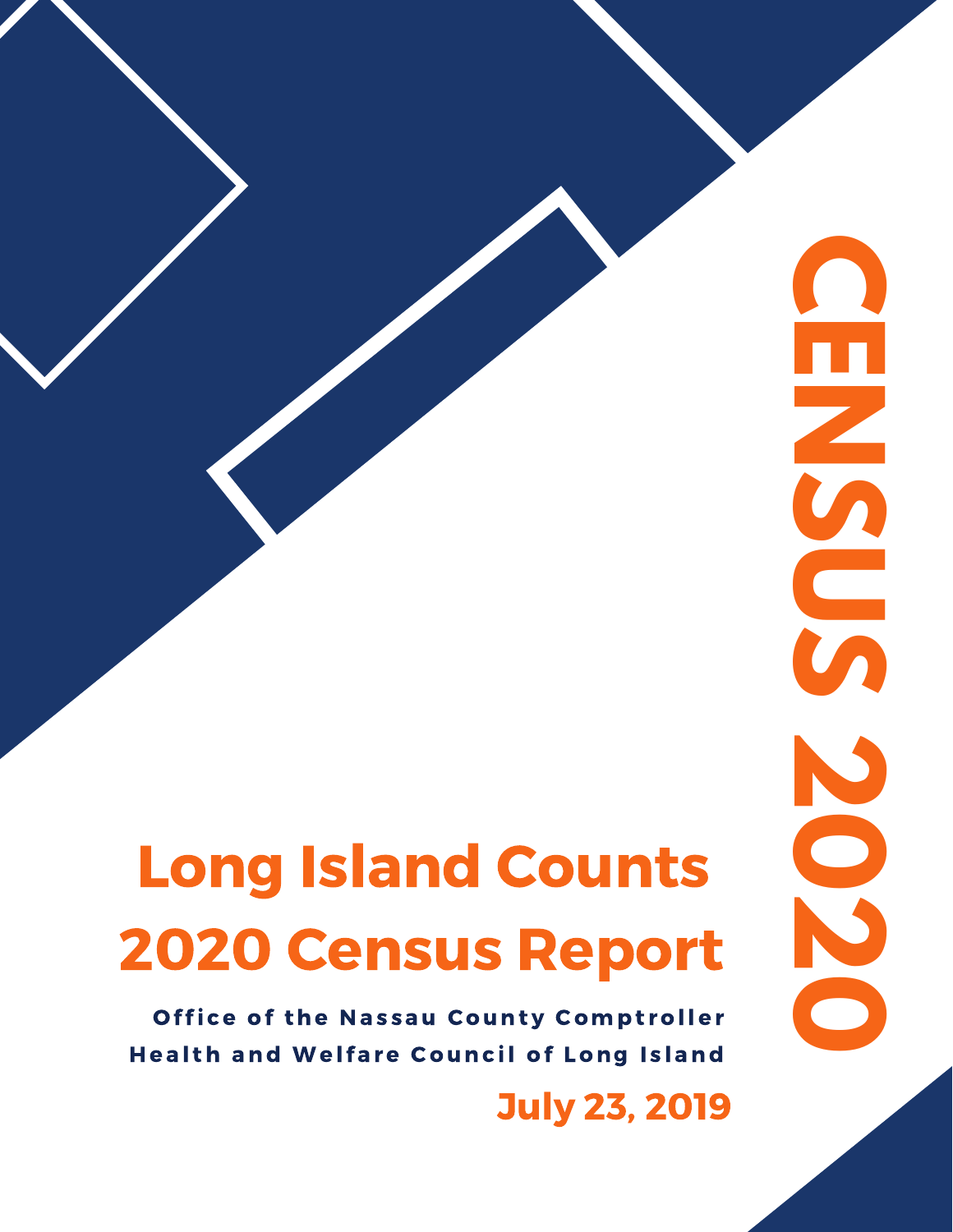## **TABLE OF CONTENTS Long Island Counts 2020 Census Report**

- **01** Introduction
- **02** Census Overview
- **03** Impact on Long Island
- **04** Timeline and Key Dates
- **05** How Is Long Island Counted?
- **06** Who to Count?
- **07** Who Is Hard To Count?
- **08** Data Protection
- **09** How Can I Help?
- **10** Conclusion









## #LONGISLANDCOUNTS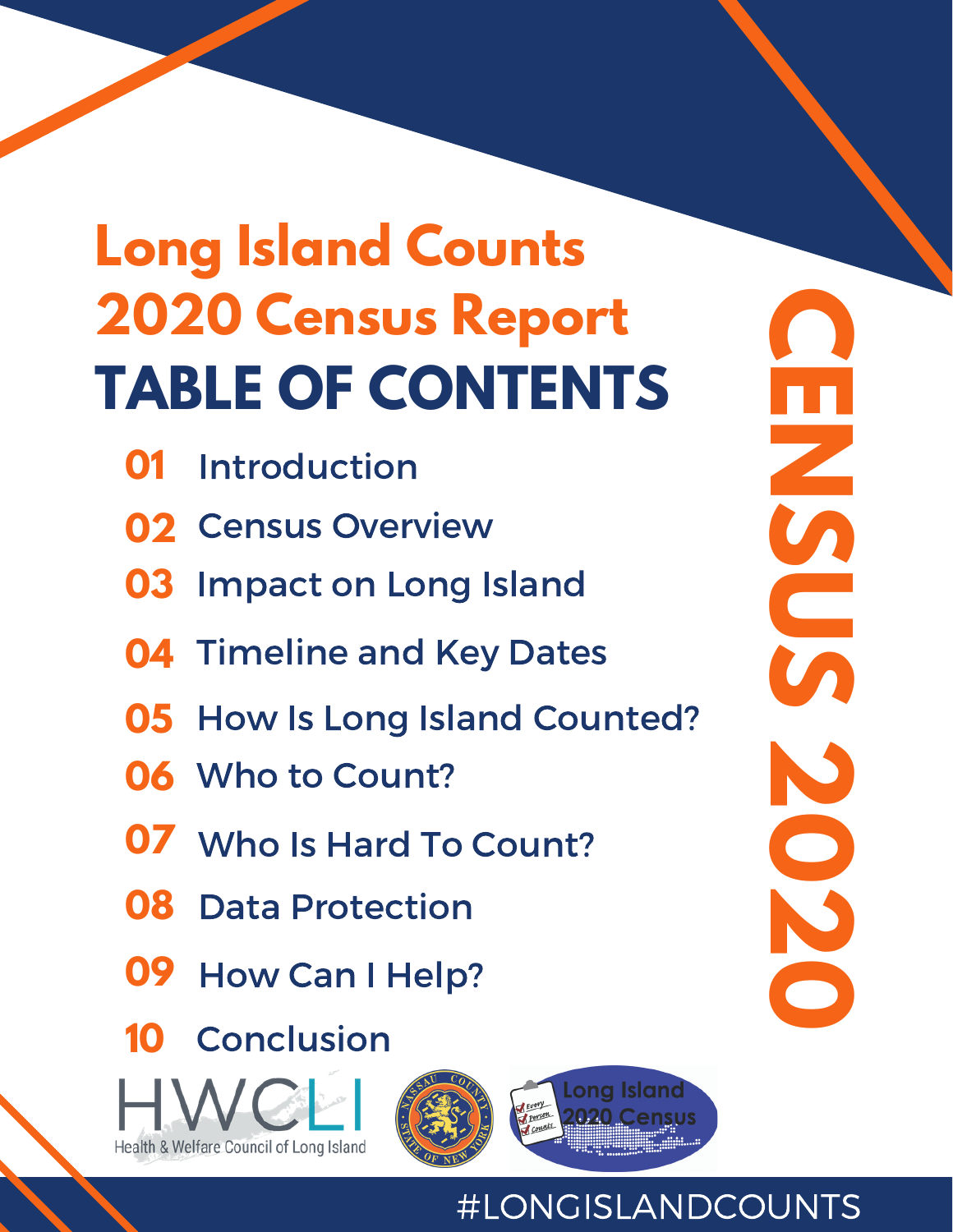# **INTRODUCTION**

What is the Census? Why does it matter?

The data collected through the Census affects much more than many people realize. It impacts everything from school funding to health insurance, from road repair resources to where businesses locate; most crucially, it impacts our representation in Albany and Washington D.C.

The Nassau and Suffolk County Complete Count Committees launched in early 2019 to ensure that our region is fully and accurately counted in 2020 and dispel myths and false narratives that surround the Census so that everyone in our region willingly participates. Still, questions persist and run through daily conversations. Many people simply don't know how critical it is to fill out the Census questionnaire.

The campaign for a Complete Count is motivated by the simple truth that every single one of us counts. We get one chance every 10 years to ensure that Long Island receives its fair share of funding, resources, and representation for the decade to come - the stakes couldn't be higher. The 2020 Census is a crucial opportunity to come together as a region and secure Long Island's future. If we don't count our families, we render them invisible for the next ten years and we can count on overcrowded classrooms, congested and neglected highways, underfunded hospitals, and empty storefronts on our Main Streets until the next Census.

It may seem like a small act – answering just a few basic questions about our households – but filling out the Census is a powerful way to stake our claim for Long Island. We hope this report will help address concerns and answer questions so that all Long Islanders are prepared to complete the 2020 Census. This is the only opportunity we will have for 10 years to secure the funding and representation that Long Island deserves!

Sincerely,

#### Jack Schnirman Rebecca Sanin Nassau County Comptroller

President & CEO of the Health & Welfare Council of Long Island



Page 1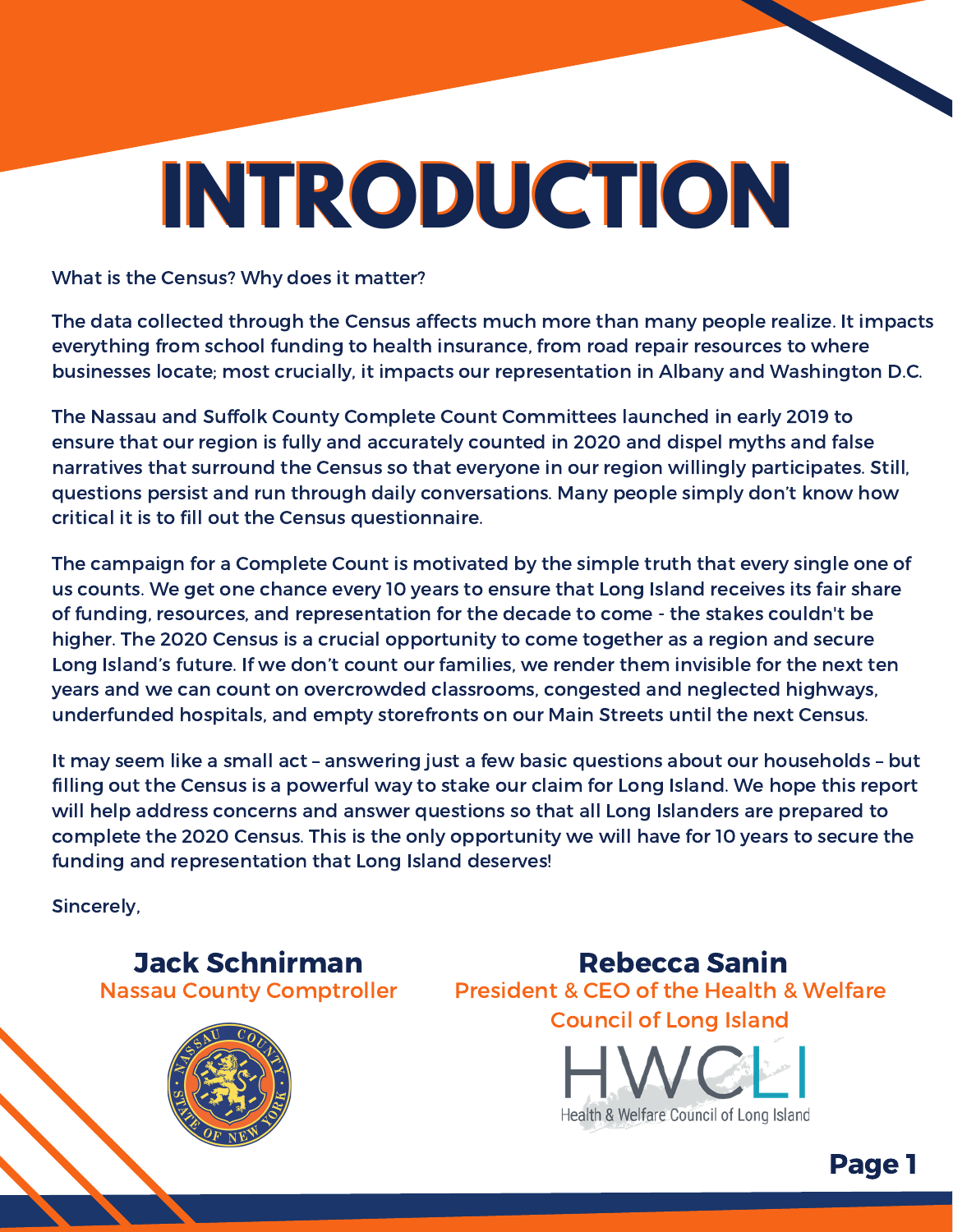## **Census Overview**

### What is the Census Bureau?

The U.S. Census Bureau is an agency within the Department of Commerce. Its mission is to serve as the country's leading provider of quality data about its people and economy. The Bureau is the federal government's largest statistical agency and conducts research that directs billions of dollars in investment to local communities.

The Census Bureau has more than 130 surveys and programs. The U.S. Constitution mandates a census every 10 years to count every person residing in the country, regardless of citizenship status. This report will provide key insight into the operations of the 2020 Census and how it will be administered on Long Island.

## Why participate in the census?

When you fill out the 2020 Census, you help:

- $\sqrt{\ }$  Make sure Long Island gets its fair share of the more than \$675 billion in annual federal funding to local communities.
- Determine how legislative districts are drawn, including Long Island's representation in Washington D.C. and Albany.
- $\sqrt{\ }$  Influence economic development by helping businesses conduct market analyses to drive private sector investment decisions.

### How Do I Complete the Census?

The 2020 Census will ask questions that aim to capture information about every person living in United States, regardless of citizenship status. By April 1, 2020, every household on Long Island should receive a letter inviting them to fill out the survey. In addition to responding by mail, for the first time, individuals will be able to respond online or by telephone. Households that do not respond to the initial invitation to participate will be canvassed by a Census Representative during the summer of 2020. The counting efforts will conclude in August of 2020 and the final count of the Long Island population is due on December 31, 2020.

### Did You Know?

The Census only occurs once every 10years and sets federal funding levels for a full decade! Census data dictates how many Congressional Representatives our state has. Census data influences funding for our schools and class sizes.

#### Sources:

US Census Bureau. "U.S. Census Bureau at a Glance." U.S. Census Bureau at a Glance, 6 Aug. 2018, www.census.gov/about US Census Bureau. "Why We Ask Factsheet." U.S. Census Bureau at a Glance, www.census.gov/about Wang, Hansi Lo. "What You Need To Know About The 2020 Census." NPR, NPR, 1 Apr. 2019, www.npr.org

Page 2

3

### OFFICE OF THE NASSAU COUNTY COMPTROLLER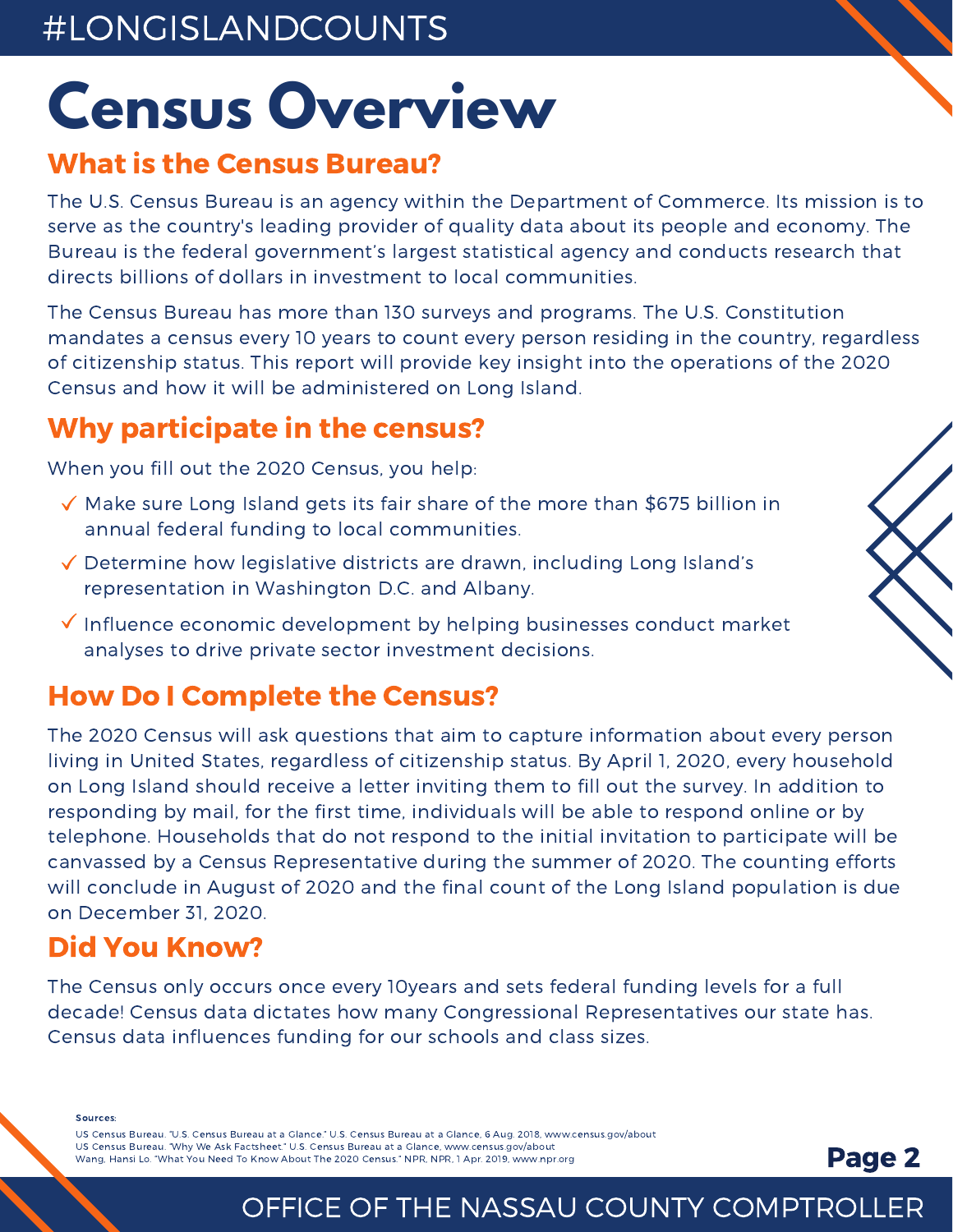## **Impact on Long Island**

The 2020 Census will shape where federal tax dollars are distributed and how legislative districts are drawn for the next 10 years. An undercount of the Long Island population could result in a reduction of funding for schools, infrastructure, health care services, and economic development. Furthermore, with just a 0.6% undercount, New York stands to lose two Congressional representatives, putting our fair share of representation and our voices at risk.



## **\$675 Billion** IN FEDERAL FUNDING EACH YEAR

## Top Federal Programs Funded by Census Data

- Medical Assistance Program (Medicaid) National School Lunch Program
- Medicare Part B
- Section 8 Housing Choice Vouchers
- Highway Planning and Construction
- Section 8 Housing

Sources:

- Special Education Grants
- Childhood Health Insurance Program

## Case Study: Wyandanch

- 
- Head Start/Early Head Start
- WIC Supplemental Nutrition Program
- Foster Care
- Home Energy Assistance (LIHEAP)
- Child Care and Development Funds

In the 2010 Census, children ages 0-5 were drastically undercounted in Wyandanch. The data collected showed that only 4% of the population was between ages 0-5, which was not an accurate count. As these children grew up, they entered schools which were not prepared for the number of students that lived in the community. Thus, the Wyandanch school district had to rent space from neighboring Half Hollow Hills to accommodate the student body, at a cost of hundreds of thousands of dollars. Those dollars could have been spent on programs and resources for the students if the Census data had better represented the population and enabled the school district to prepare accordingly.



Page 3

3

"Arizona Gains Rhode Island's Seat with New 2018 Census Estimates; But Greater Change Likely by 2020." Election Data Services, 19 Dec. 2018. "Counting for Dollars 2020: The Role of the Decennial Census in the Geographic Distribution of Federal Funds." The George Washington University Institute of Public Policy. 19 Feb. 2019.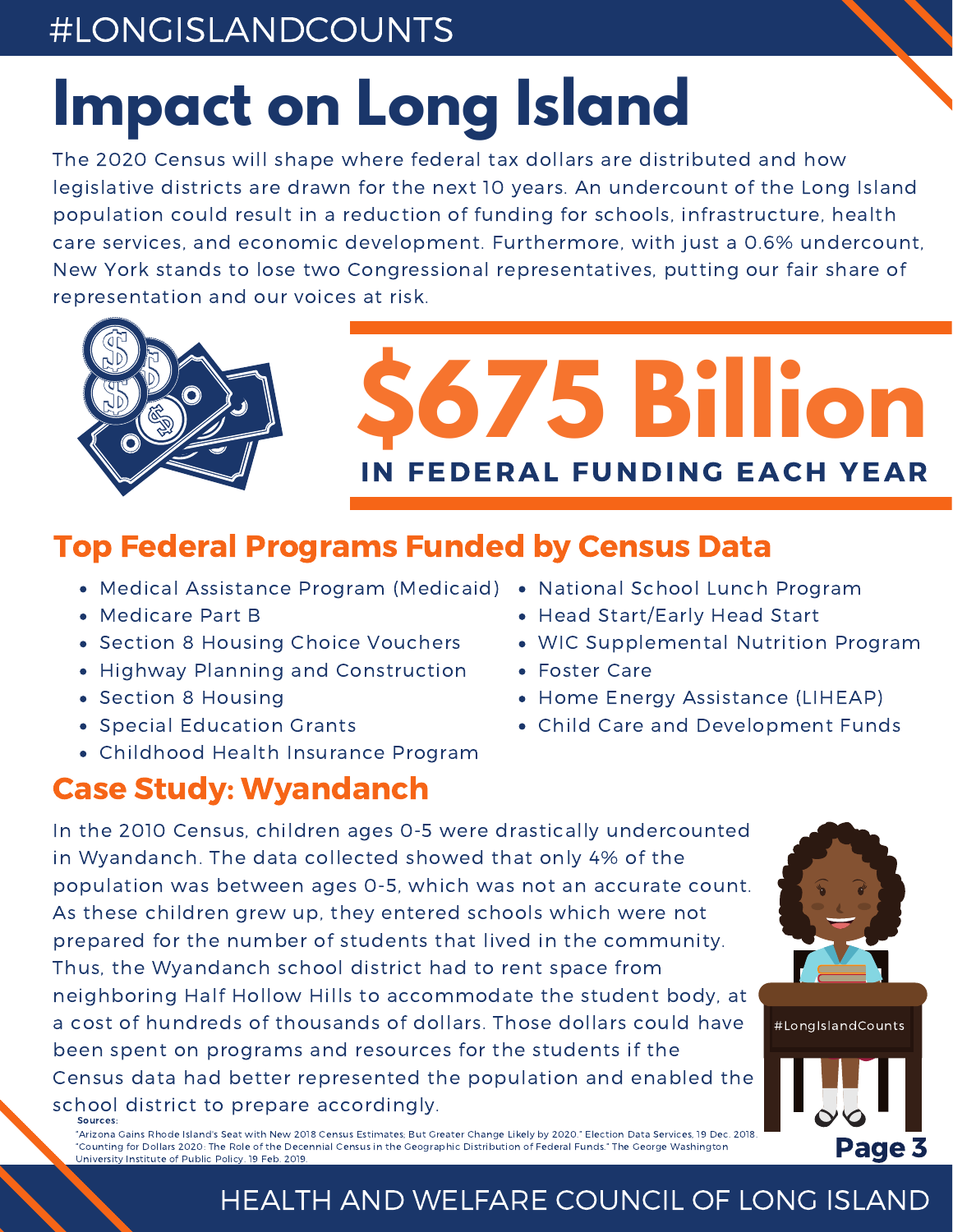## **Timeline & Key Dates**

COUNTING OVER THREE MILLION LONG ISLANDERS IS A HUGE EFFORT. HERE'S AN OVERVIEW OF THE 2020 CENSUS PROCESS:

#### January- March 2019

The U.S. Census Bureau opened area census offices. These offices provide support for community engagement and partnership management. On Long Island, they are located in Garden City and Melville.

#### August 2019

**week 02** The Census Bureau performs address canvassing by visiting targeted areas to ensure the address list is up to date.

#### March 2020

The Census Bureau begins outreach to all households by mail invitation to<br>complete the Census, Households then have three ontions for responding complete the Census. Households then have three options for responding: online, by mail, or by phone.

#### April 1, 2020

be responding with where you live and who you live with on April 1, 2020. Census Day is observed nationwide. When you complete the Census, you'll

#### May- August 2020

Census canvassers follow up with households that haven't responded.

#### August 2020

The responding and enumeration process finishes.

#### **weekbel** December 2020

The final count of the Long Island population based on responses is due to the federal government. It will guide funding for ten years.

## **Census Day: April 1, 2020**

**By April 1, 2020, most households will have received an invitation to participate in the 2020 Census. If you haven't yet received a mailer by April 1, you can still complete the Census online or by phone!**

Sources:

US Census Bureau. "Timeline and Important Dates." www.2020census.gov

#### Page 4

3

## OFFICE OF THE NASSAU COUNTY COMPTROLLER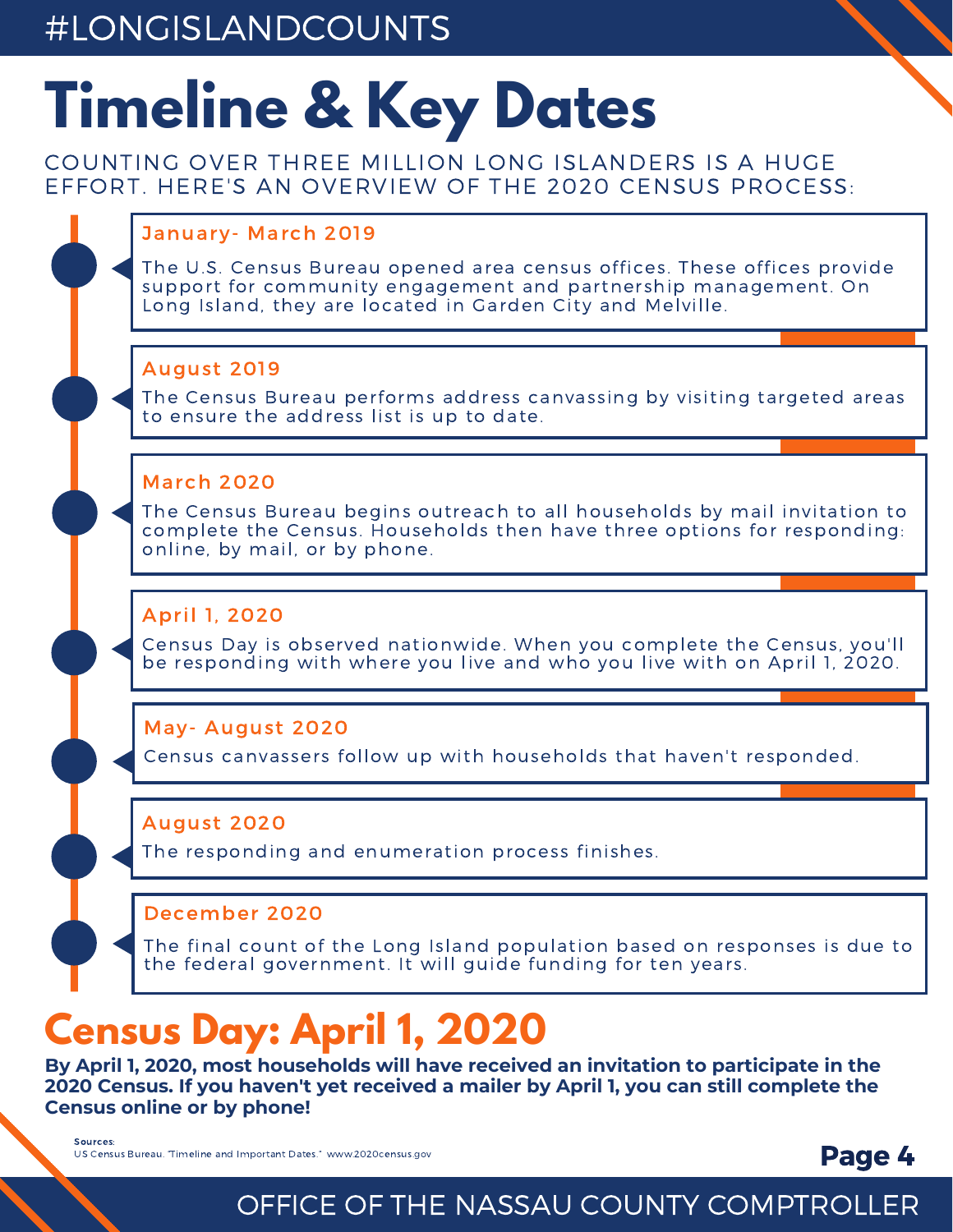## **How is Long Island Counted?**

Responding to the Census is quick, safe, and important. Long Island has seen large demographic shifts since 2010, and the Census is our opportunity to ensure that our region receives its fair share of funding and representation.

To obtain an accurate count of the Long Island population, the Bureau must:

- $\sqrt{}$  Have an accurate list of all Long Island households.
- $\sqrt{\ }$  Motivate Long Islanders to complete the census online, over the phone or by mail in March and April 2020.
- $\checkmark$  Engage households that haven't yet responded to the Census with in-person home canvassing during the summer of 2020.

## Surveying Methods

By April 1, 2020, most households will receive an invitation to participate in the 2020 Census. For the first time, there are three ways that Long Islanders can fill out the census.

#### **Responses can be submitted:**









3

During Summer 2020, Census canvassers will visit households that have not yet responded.

### Partnership Engagement

The Census Bureau has launched a partnership and outreach strategy designed to equip trusted local leaders with the ability to communicate the importance of the census. Census Bureau Partnership Specialists on Long Island host workshops and provide tools/information to stakeholders. Long Island Census Bureau Partnership Specialists:



Monique Powell **603-738-4153 monique.a.powell@2020Census.gov**

Nicole Bailey **929-386-8274 nicole.d.bailey@2020Census.gov** Steven Collins **973-932-3856 steven.collins@2020Census.gov**

### Complete Count Committees

Earlier this year, both Nassau County Executive Laura Curran and Suffolk County Executive Steve Bellone launched 2020 Census Complete Count Committees (CCC) in conjunction with the Health and Welfare Council of Long Island and the Long Island Community Foundation. The CCC Programs engage key constituencies to increase awareness and motivate Long Islanders to complete the 2020 Census. Subcommittees focus on businesses, local government, senior citizens, communications, early childhood providers, education, faith based outreach, people of color and immigrants,

Sources: US Census Bureau. "Partnership Fact Sheet: Community Organizations." www.census.gov/about US Census Bureau. "2020 Census Complete Count Committee Guide." www.census.gov/about Brodsky, Robert. "Let's Make Every Nassau Resident Count in 2020 Census." Newsday. 5 Feb. 2019.

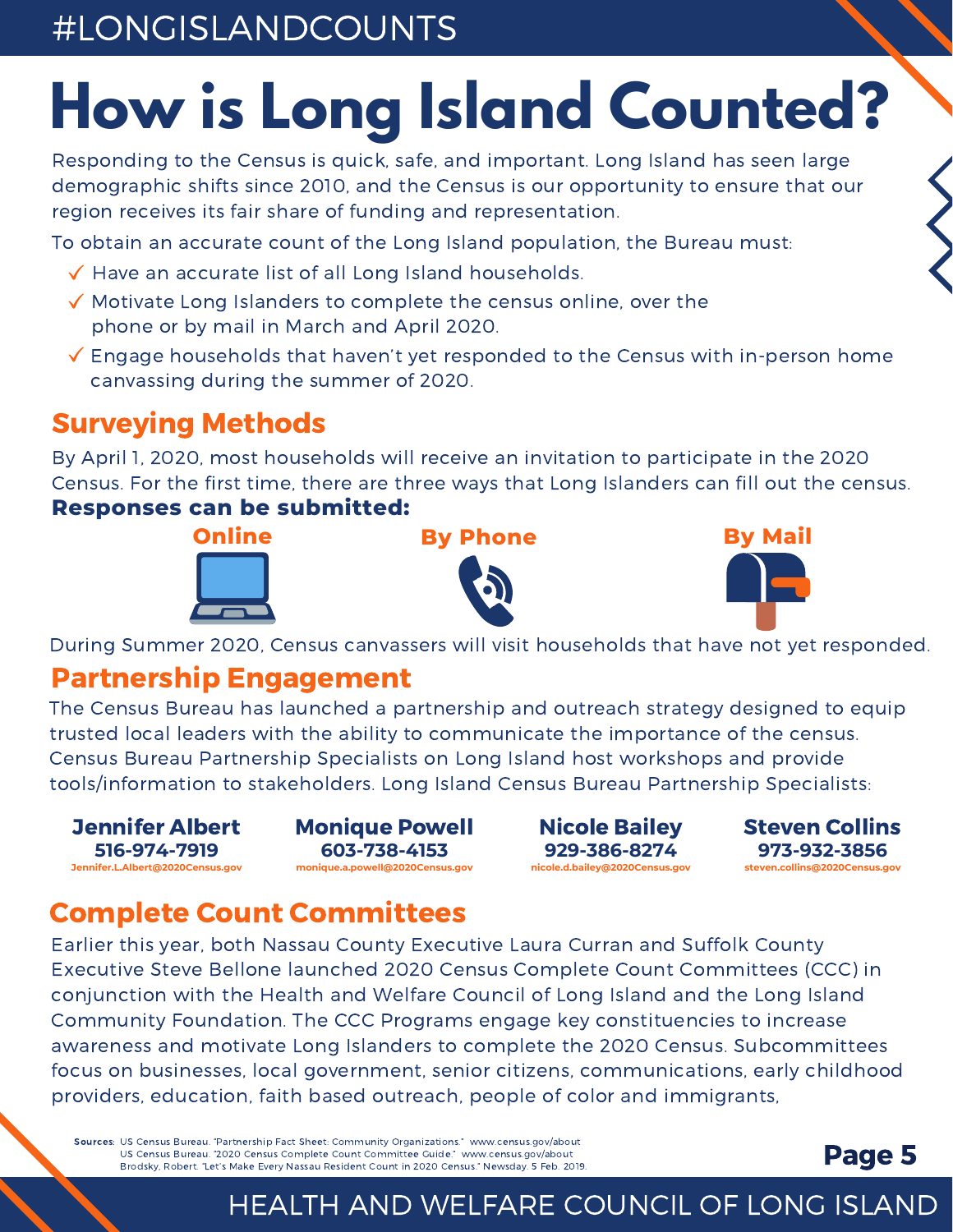## **Who to Count**

The ultimate goal of conducting the 2020 Census on Long Island is to count everyone once, only once, and in the right place. When filling out the Census for their household, Long Island residents should count anyone living there as of April 1, 2020.

#### Counting Young Children

Parents sometimes forget to count their young children on the Census. This has a huge impact on school funding and planning for an entire decade. Long Island residents need to count all children that live within their household. This includes grandchildren, nieces, nephews, children of friends, etc. If children split their time between households, count



#### Frequently Asked Questions

#### What if I move on Census Day?

Every person should be counted only once, in one residence. If a person moves into a new home on April 1st, they should be counted there. If a person moves out of their home, but does not move into a new residence, they should be counted at their old home.

#### How are foreign citizens in the U.S. counted?

Those who live on Long Island should be counted at the U.S. residence where they live.

#### How are visitors counted?

Visitors who will return home should be counted where they live most of the time.

#### How are newly born babies counted?

Newborns should be counted where they will sleep most of the time. Babies born after April 1, 2020 should not be counted.

#### How are students counted?

College students that live away from home should be counted at their on- or off-campus residence. Students studying abroad are not counted in the Census. Foreign students living in the U.S. should be counted at their campus. Boarding school students below the college level should be counted where their parents live.

#### How are people in prison and correctional facilities counted?

Individuals who live in correctional residential facilities, federal detention centers, federal/state prison, and local jails will be counted at the facility.

Sources: US Census Bureau. "Who to Count on Your Census." www.2020census.gov

#### Page 6

3

## OFFICE OF THE NASSAU COUNTY COMPTROLLER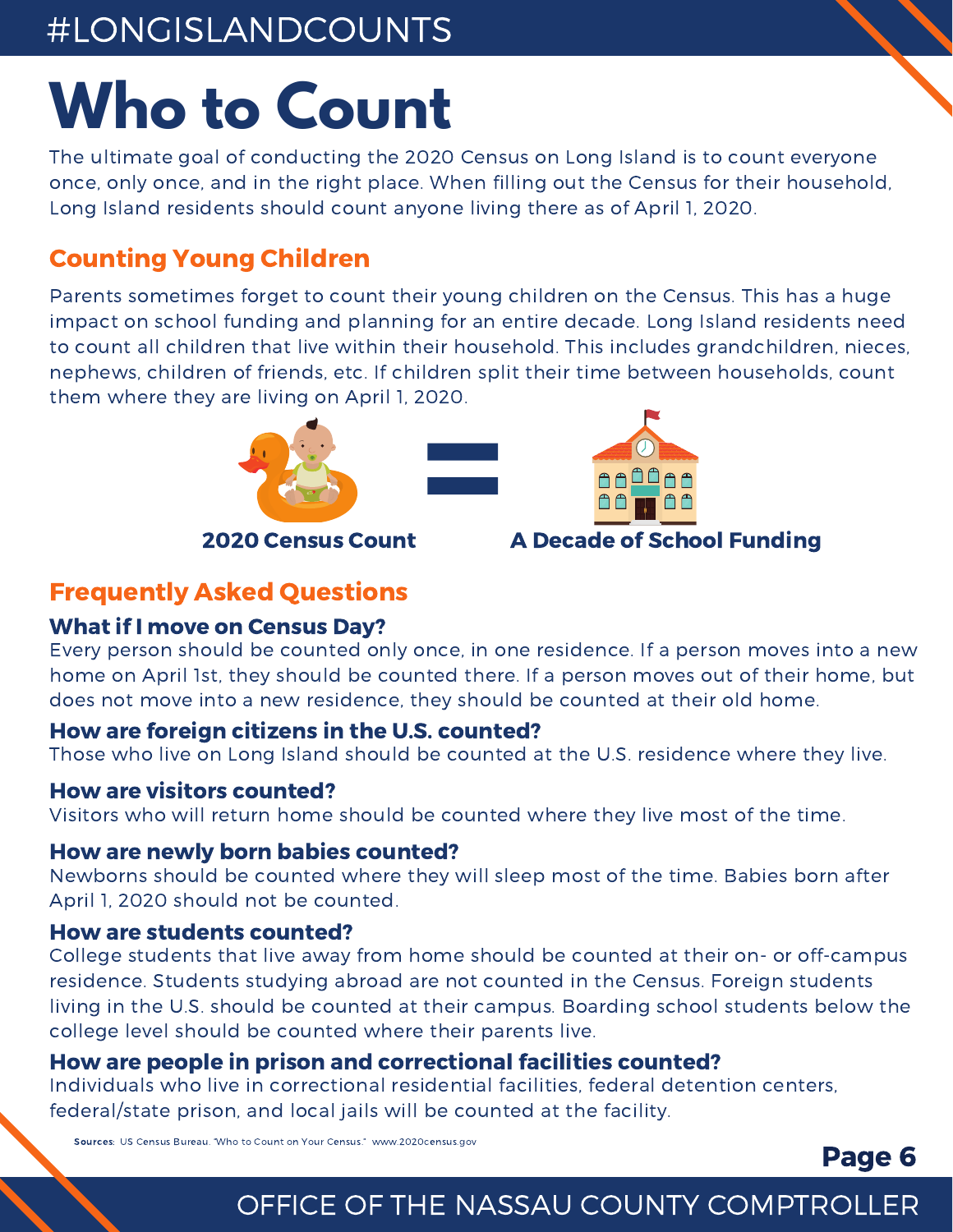## **Hard To Count**

Statistics from the 2020 census will determine federal funding and political representation on Long Island for the next decade. However, Suffolk and Nassau Counties are the 4th and 5th hardest to count counties in New York State. According to George Washington University, every person not counted in the Census will cost Long Island significantly over the next decade. That could deprive our region of millions of dollars in needed funding.

#### NY Hard-to-Count Counties

- 1. Kings County (Brooklyn)
- 2. Queens County
- 3. Bronx County
- 4. Suffolk County
- 5. Nassau County

#### What is Hard-to-Count?

Hard to Locate: Unregistered housing units Hard to Interview: Language barriers or no internet Hard to Contact: Highly mobile, homeless, or rural Hard to Persuade: Distrust of government

#### Goal: Counting Everyone Once, Only Once, and in the Right Place

#### Hard to Count Populations

- Young Children
- Highly Mobile People
- Racial and Ethnic Minorities
- Non-English speakers
- Low Income Households

#### Nassau County

- 23% Didn't Initially Respond to the Census in 2010
- 40% People of Color
- 5% Are Children Under Five
- 15% Live In or Near Poverty
- 6% Speak Limited English
- Individuals Experiencing Homelessness
- Undocumented Immigrants & Families
- People Who Distrust Government
- LGBTQ+ Individuals
- People with Mental/Physical Disabilities

#### Suffolk County

- 24% Didn't Initially Respond to the Census in 2010
- 34% People of Color
- 5% Are Children Under Five
- 18% Live In or Near Poverty
- 4% Speak Limited English

OFFICE OF THE NASSAU COUNTY COMPTROLLER



Earlier this year, both Nassau County Executive Laura Curran and Suffolk County Executive Steve Bellone launched 2020 Census Complete Count Committees (CCC) in conjunction with the Health and Welfare Council of Long Island and the Long Island Community Foundation. The CCC Programs engage key constituencies to increase awareness and motivate Long Islanders to complete the 2020 Census. To learn more, please reach out to the Health and Welfare Council of Long Island at 516-505-4427!

Sources: US Census Bureau. "2020 Census: A Design for Hard to Count Populations." www.census.gov Brown, Nick. "Worried About Undercount, State and Cities Spend to Promote 2020 Census." Reuters. 1 Oct. 2018. "Mapping Hard to Count Communities for a Fair and Accurate 2020 Census." CUNY. www.Censushardtocountmaps2020.us



Page 7

3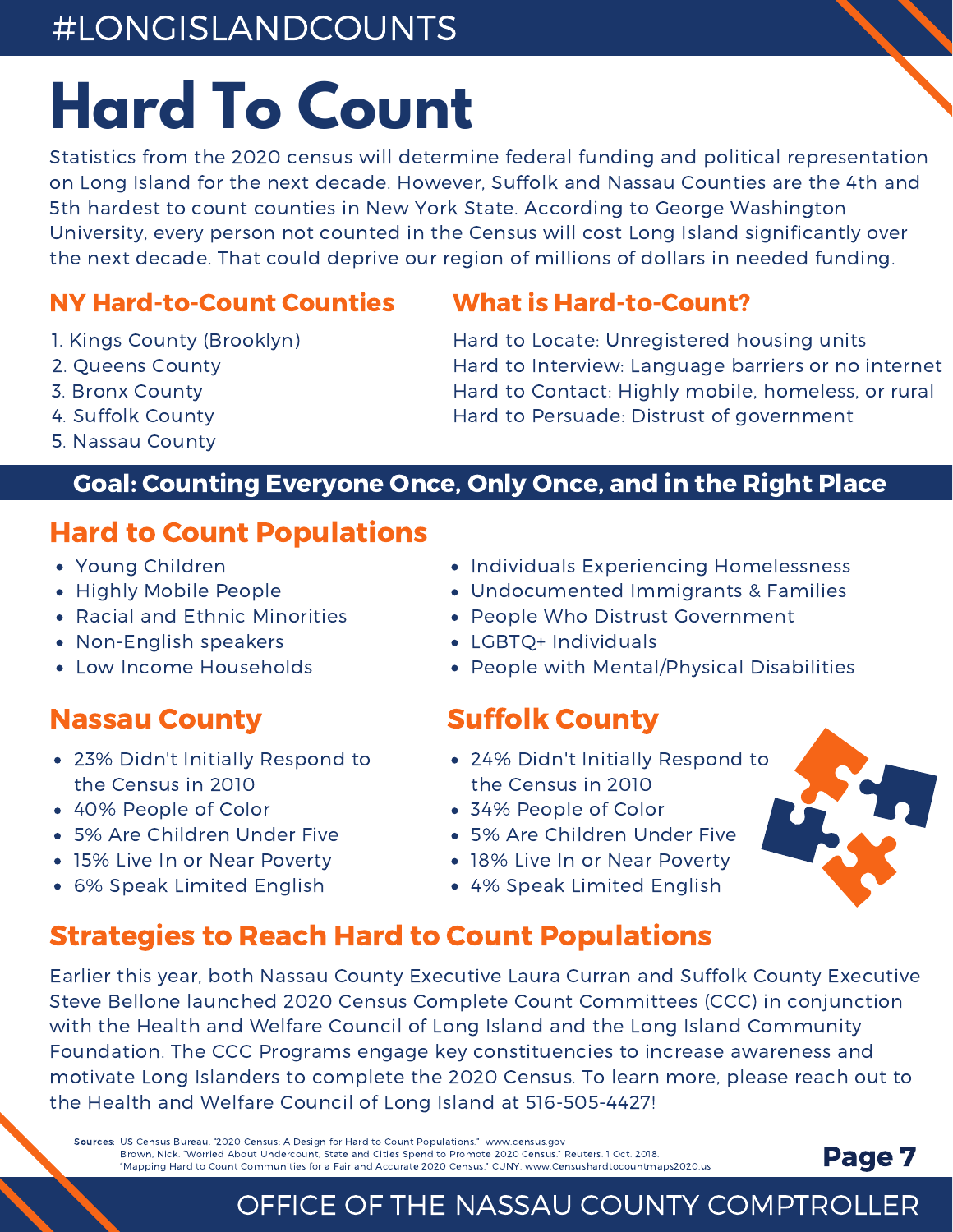## **Data Protection**

The U.S. Census Bureau is bound by law to secure your answers and keep the identity of participants anonymous. Title 13 of the U.S. Code protects your information and the Census Bureau cannot share any identifiable information about you. Your responses are solely used to produce statistics and cannot be used against you by any government agency or court.

### Securing Technology

The Census Bureau has cited security as one of its top priorities. The Bureau has employed systems to protect the public from cyber threats throughout the entire census process.

## Identifying Fraud

To help protect yourself, please remember that the U.S. Census Bureau will never ask for:

- **X** Your Social Security number.
- $\frac{1}{28}$  Your bank account or credit card numbers.
- **X** Money or donations.

## Verifying Identity



3

Page 8

If a Census representative comes to your home, you should make sure that they have a valid photo ID badge, with a Department of Commerce watermark and an expiration date.

## Avoiding Scams Online

Your cybersecurity is a priority as the Census Bureau aims to collect online responses in 2020. The Bureau's IT infrastructure is designed to defend against and contain online threats. You should avoid phishing emails that direct you to a fake website.

### Report Suspicious Behavior

If you have any questions or suspect fraud, call 855-562-2020 and press option 3 to speak with a local Census Bureau representative. If it is determined that the visitor who came to your door does not work for the Census Bureau, contact your local police department.

Find more information on avoiding scams: www.AARP.org/money/scams-fraud/info-2019.census.html

Sources: US Census Bureau. "Avoiding Fraud and Scams." www.2020census.gov AARP. "Census Scams." 22 Apr. 2019. www.aarp.org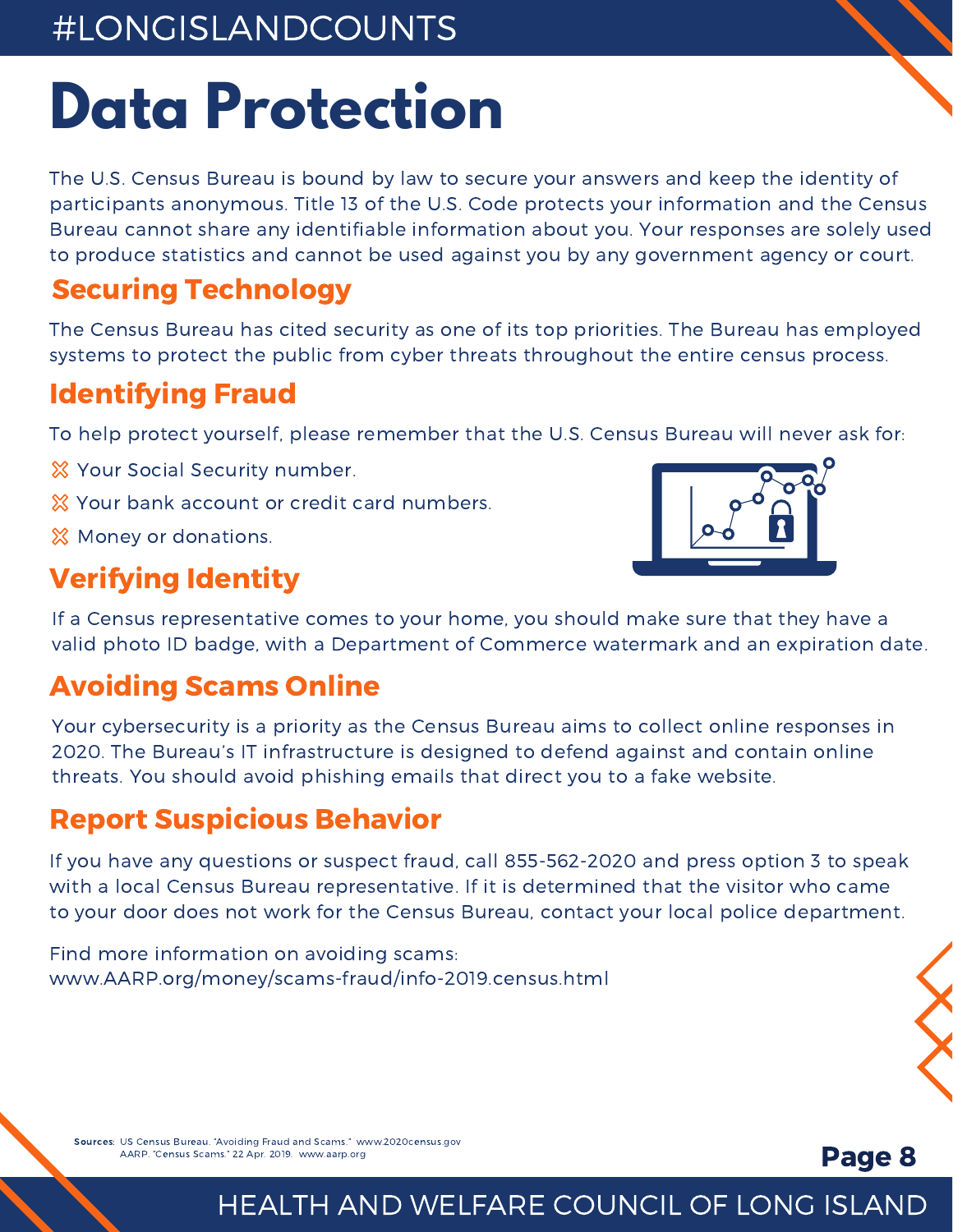## Get **Involved** &

The success of the Census depends on every single Long Islander and there are many ways for you to get involved! Help your community get out the Census' 2020 count.

3

Page 9

#### Join the Complete Count Committees!

Nassau and Suffolk Counties launched Complete Count Committees with the Health and Welfare Council of Long Island (HWCLI) and the Long Island Community Foundation. The committees work together to build awareness, and motivate our communities to fill out the Census in 2020. Subcommittees are focused on business, education, communications, early childhood, faith based communities, immigrants, local governments, people of color, and senior citizens. All are welcome to bring ideas, and insight!

To learn more, please reach out to HWCLI at 516-505-4427!

#### Apply for Employment With the U.S. Census Bureau!

One of the best ways to achieve a Complete Count is to make sure that the Census employees going door to door during the summer of 2020 are local residents, familiar with our neighborhoods, and familiar to the neighbors who will be answering the door. Census jobs pay between \$17 to \$23 an hour and have flexible hours. To learn more please visit: http://census.gov/jobs

#### Help Spread the Word!

If you have an upcoming event where you would like to share information about the Census, there are resources and options available to you! One of the most effective ways to build momentum is to start the conversation within your networks about the impact and urgency of the Census right now. You can connect with a local advocate by calling the Health and Welfare Council at 516-505-4427. Long Island has also been assigned four partnership specialists from the US Census Bureau who can provide printed materials and answer questions that your community members might have. It isn't too early to start communicating about the Census and why it matters with your community, and there are speakers and materials available to help spread the word!

#### Be An Everyday Census Ambassador!

We all have the opportunity to raise awareness about the Census in our own networks. By simply mentioning the upcoming Census and all of the ways that it impacts our day-today lives, you can start building momentum and motivating your community to be engaged in the 2020 Census.

#### Complete the Census in March 2020!

And of course, don't forget to complete the Census in 2020 and encourage all of your friends, family, and neighbors to do the same!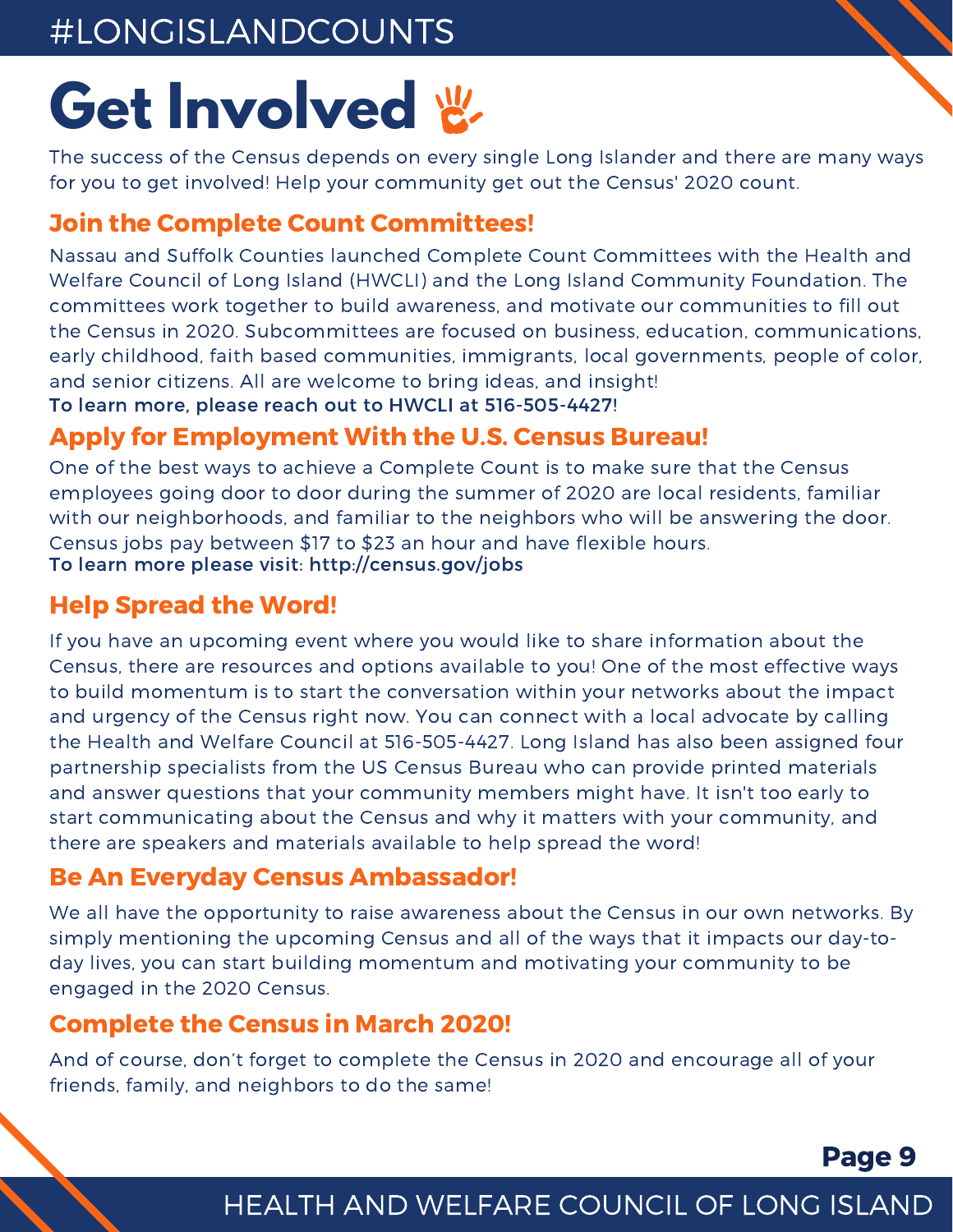# **CONCLUSION**

The single most important thing a person can do to ensure the sustainability of their community—of our region – is to fill out the census. From schools, roads, housing, to congressional representation, the Census is what separates Long Island to Alaska in receiving the needed funds and support by our federal government.

We have a choice on Long Island—we can either be counted or we can count on overcrowded schools, vacant storefronts on Main Streets in our communities and unhealthy Long Islanders. We are America's first suburb—and we must ensure that the future of our great region is protected. New York sends more money to Washington DC than we get back and Long Islanders deserve their fair share of allocated dollars. We also must preserve our voice in Washington DC to ensure that New York doesn't lose representation because of an undercount.

Suffolk and Nassau County are the fourth and fifth hardest to count counties in NYS. Our history is one of undercounting and we have an opportunity to change that now. The 2020 Census and is just a few simple questions and sets Long Island's funding potential for the next ten years! We need your voice to amplify in your community about the importance of the Census for your children, community and future! Share with your family, friends and everyone you encounter how important it is to complete the 2020 Census—Long Island's children are counting on you.

Sincerely,





Jack Schnirman Rebecca Sanin President & CEO of the Health & Welfare Council of Long Island



Page 10